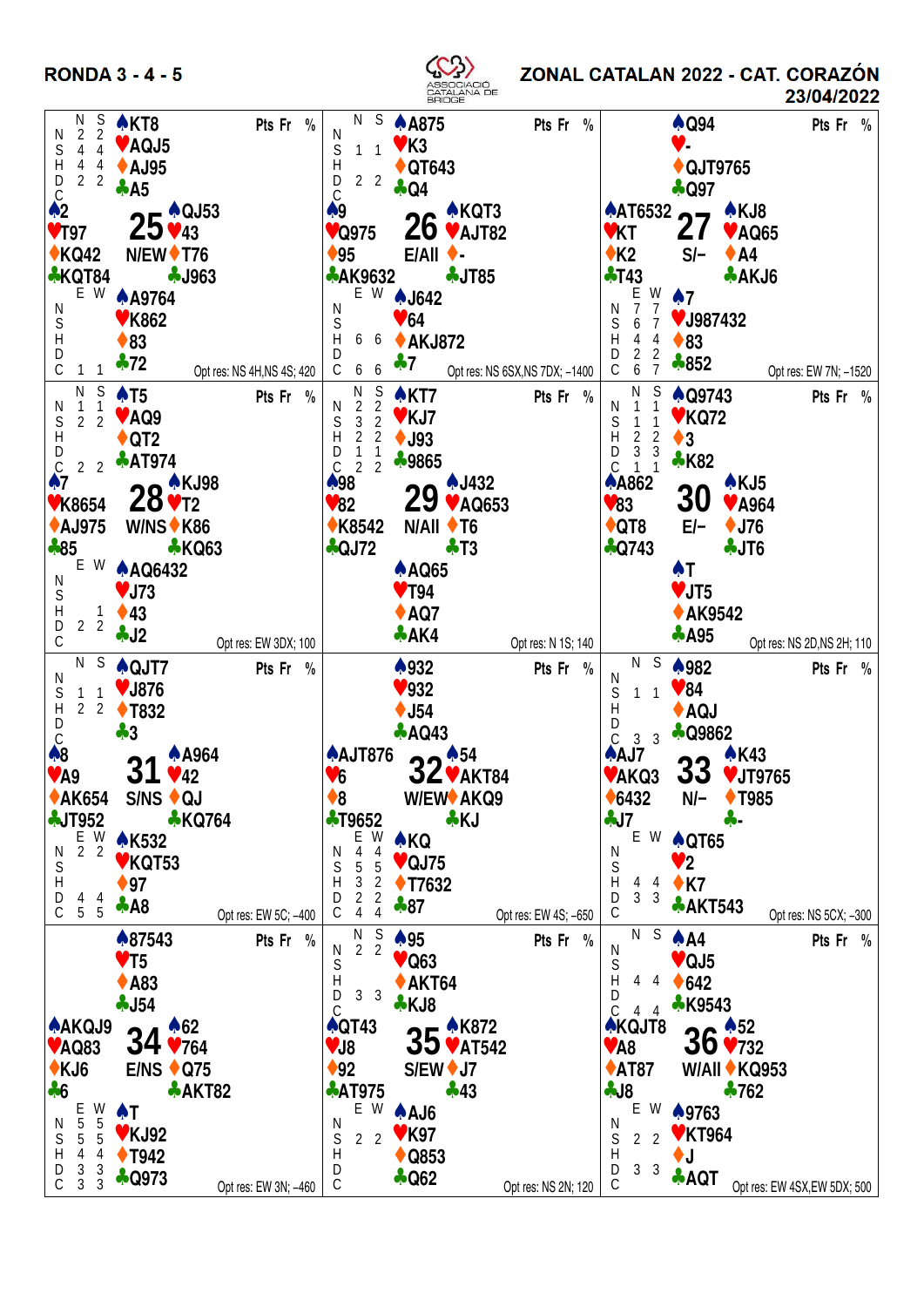**RONDA 3 - 4 - 5** 



ZONAL CATALAN 2022 - CAT. CORAZÓN

23/04/2022